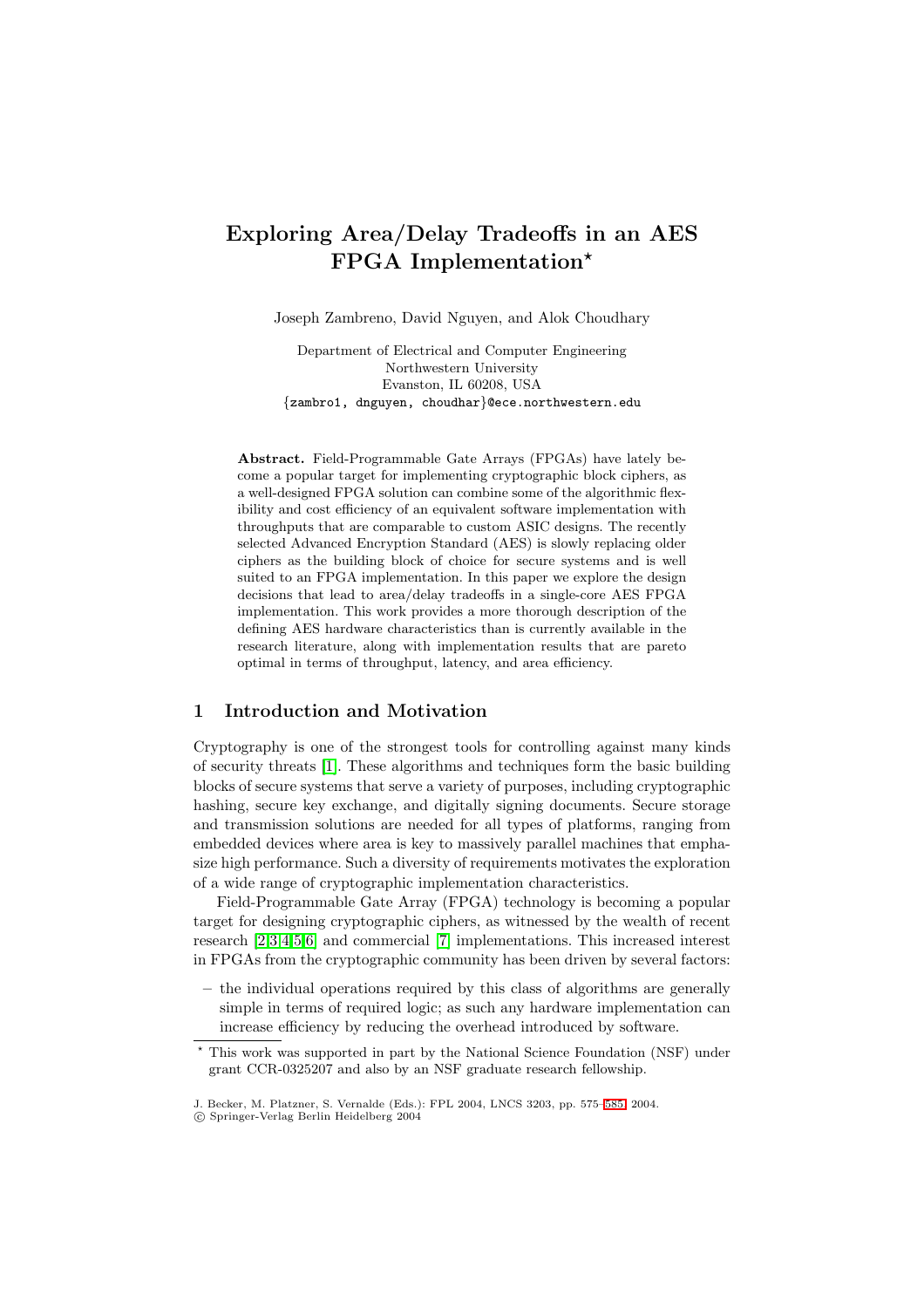

**Fig. 1.** Top-down block cipher design methodology

- **–** the development process for FPGAs is extremely effective in terms of timeto-market and overall cost when compared to that of custom ASIC designs.
- **–** the reconfigurable nature of FPGAs is especially attractive to cipher designers as it gives them the ability to apply modifications to the implemented algorithm after the initial time of programming [\[8\]](#page-9-0). This feature can be used to switch between a set of cryptographic algorithms at runtime [\[9\]](#page-9-0), to address a freshly-discovered flaw in the cipher algorithm, or to optimize the architecture for a fixed range of inputs [\[5\]](#page-9-0).

Much recent work in this field has focused on maximizing the theoretical throughput for these cryptographic block ciphers, including both the Data Encryption Standard (DES) [\[4\]](#page-9-0) and the newly-introduced Advanced Encryption Standard (AES) [\[2,3,6\]](#page-9-0). The key distinction between the contributions of this paper and those implementations proposed previously stems from our top-down design methodology (Fig. 1) that allows for area and delay tradeoffs to be managed at several levels of the design hierarchy using a single parameterizable AES core.

As can be seen in Fig. 1, many current block ciphers can be described as a series of logic operations (rounds) that are repeated in an iterative fashion. At the *inter-round* level, decisions can be made as to how each round is laid out in terms of classical optimizations such as unrolling, tiling, and pipelining. Internal to each round structure there are *intra-round* decisions, which can include transformation partitioning and internal pipelining. Also, when considering FPGA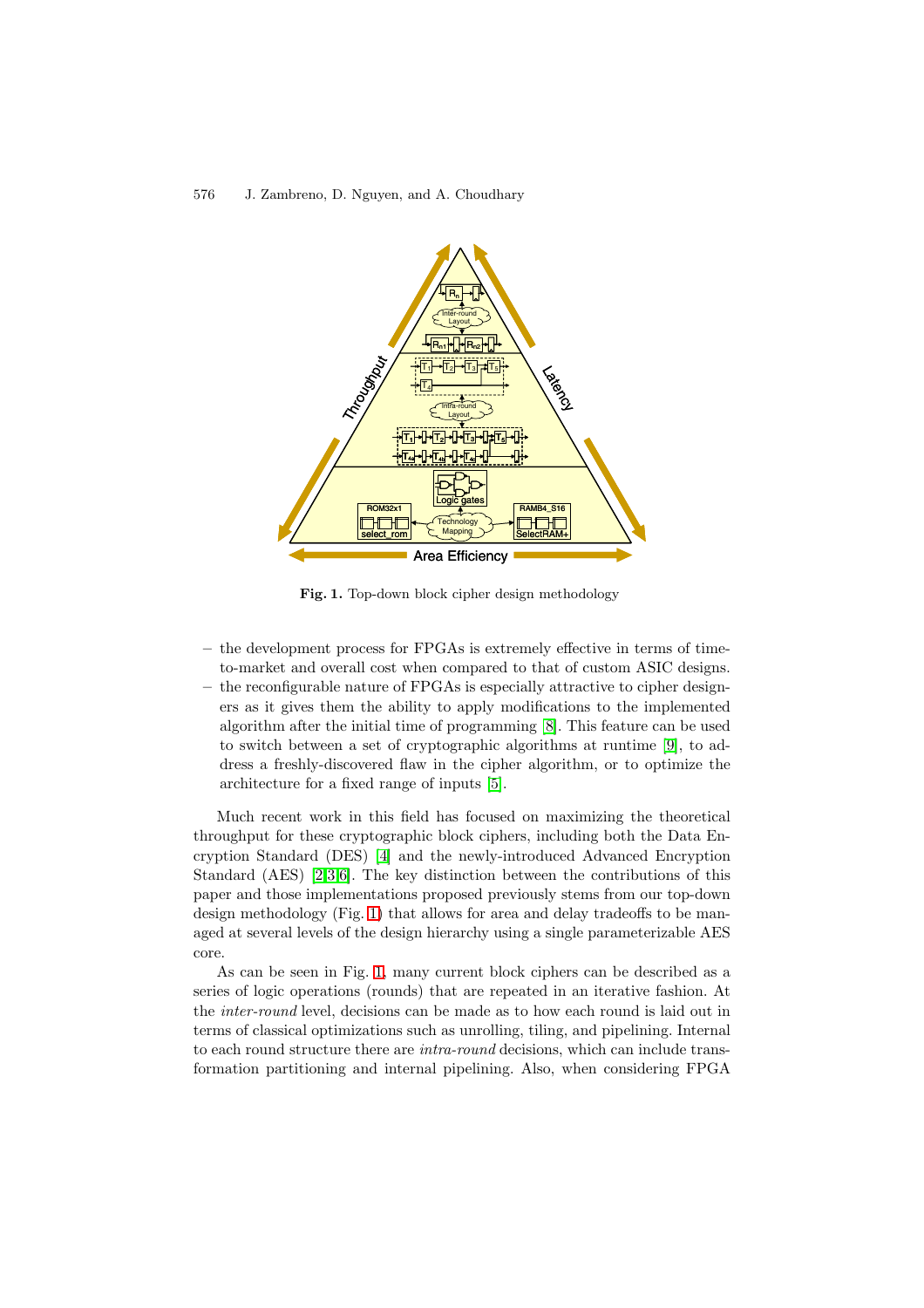hardware, *technology mapping* is especially important, as these decisions can greatly influence designs by allocating specialized resources towards individual computations. Ultimately, making these decisions at each level of the design hierarchy provides much additional control over the performance and area characteristics of the resulting AES FPGA implementation. Our experimental results using Xilinx Virtex-II technology demonstrate that the careful application of this concept can lead to different designs with small area, high throughput, and low latency. One such implementation obtained a maximum throughput of 23.57 Gbps, which to the authors' knowledge is greater than any previously published value.

The remainder of this paper is organized as follows. In Sect. 2, an overview is provided of the AES encryption algorithm, with an introduction to the organization and functionality of the individual transformations from a hardware designer's perspective. Section 3 explores the key design decisions that are possible at various levels in the AES FPGA implementation process, discussing how these choices can result in significant area and delay tradeoffs. Experimental results are presented in Sect. 4, demonstrating how a single soft core can be fine-tuned to implement optimized designs in terms of performance, area, and efficiency metrics. Finally, the paper is concluded in Sect. 5 with a broad summary of some relevant ideas that require further exploration.

## **2 Overview of AES**

In 1997, the U.S. National Institute of Standards and Technology (NIST) announced an open international competition for cipher designs to replace the aging DES as the federal information processing standard. The fifteen submissions to become the new AES standard were publicly evaluated based on algorithmic security, simplicity, and suitability to both hardware and software implementations. Among these submissions was the Rijndael algorithm, which was developed by Vincent Rijmen and Joan Daemen [\[10\]](#page-10-0). As it was well fitted to the above factors, Rijndael was selected as the AES competition winner in 2000.

AES is what is known as a symmetric key block cipher, *block cipher* meaning that it operates on fixed-length blocks of data at a time, *symmetric key* meaning that the same key is used during encryption and decryption [\[1\]](#page-9-0). Although the original Rijndael specification allowed for both blocks and keys of various lengths, AES is restricted to 128-bit blocks and keys of 128, 192, or 256 bits. In symmetric block ciphers, the algorithms for encryption and decryption using various key lengths often contain quite a large amount of similar features. Consequently, little context will be lost by restricting our focus for the remainder of this paper on AES encryption using a 128-bit key (AES-128E).

The structure of AES-128E is as follows (see Fig. [2\)](#page-3-0). The initial 128-bit key is fed into the KeyExpansion function which produces separate keys for each of the 10 required rounds. These rounds combine their scheduled keys with a two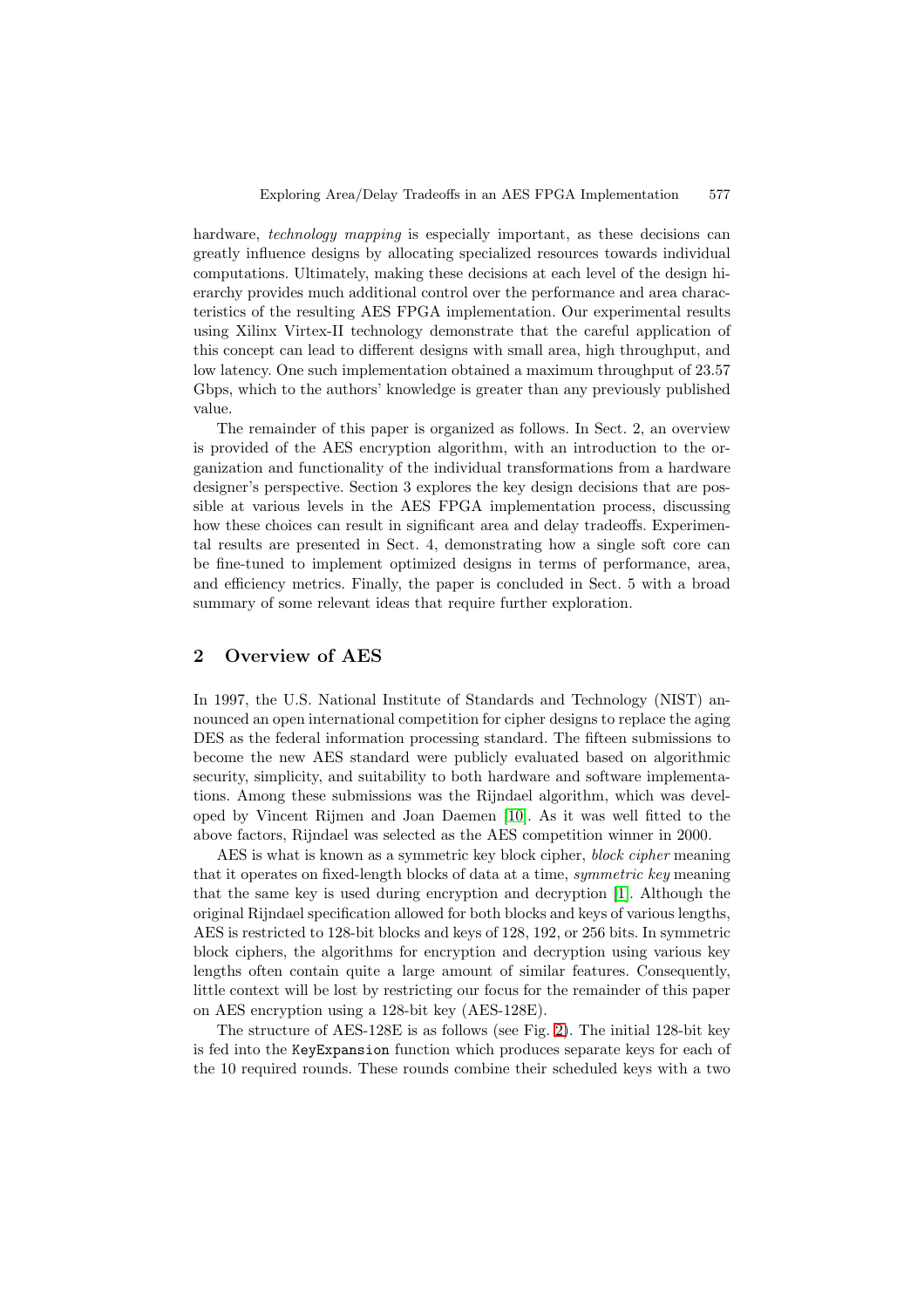<span id="page-3-0"></span>

**Fig. 2.** Algorithmic view of AES-128E

dimensional representation of the input (the "state") using various transformations [\[11\]](#page-10-0):

- **–** SubBytes calculates a non-linear function independently on each byte of the state. The substitution used by this transformation can be more simply represented as a lookup table which is referred to as an "S-box".
- **–** MixColumns separately modifies each column of the state in what is essentially a matrix multiplication operation. Fortunately, in the 8-bit finite mathematical field relied on by this class of block ciphers, multipliers can be replaced with simpler fixed-length shifts and XOR operations.
- **–** ShiftRows cyclically shifts the bytes in the last three rows of the state. As this function requires no computational hardware it can be implemented on an FPGA as simple wiring.
- **–** AddRoundKey adds the round key to the state using a bitwise XOR operation.

For those interested in a more thorough description of the AES algorithm, both the official AES standardization documentation [\[11\]](#page-10-0) and the developers' own writings [\[10\]](#page-10-0) are informative reads.

# **3 Design Space Exploration**

As the effects of FPGA design decisions on performance and area are often specific to individual architectures, it is necessary to further refine the FPGA target before proceeding in the analysis. For our experiments, we selected the Xilinx Virtex-II device family [\[12\]](#page-10-0). Like most Xilinx FPGAs, the Virtex-II devices can be best described as a two-dimensional array of Configurable Logic Blocks (CLBs) that are surrounded by I/O resources and routed together using a programmable interconnect mesh. These CLBs contain functional elements for implementing both combinatorial and synchronous logic, and also include some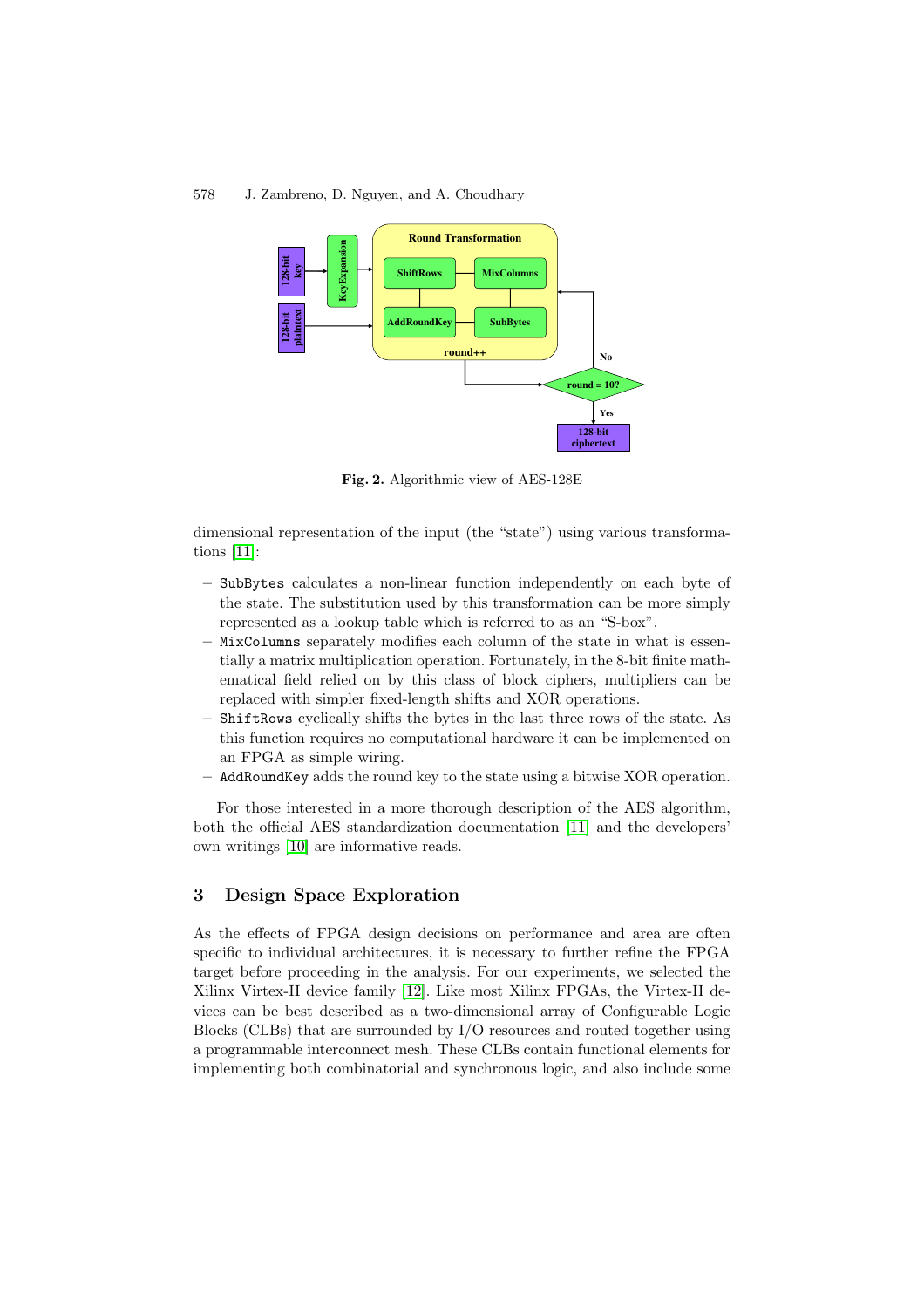

**Fig. 3.** AES-128E design decisions: unrolling, pipelining, and partitioning

sequential storage. Apart from the CLBs, Virtex-II FPGAs also contain a dedicated amount of dual-ported Block SelectRAM (BRAM) memory modules, each of which can hold up to 18 Kbits of data.

Given a target FPGA similar to the Virtex-II, the first design decision that needs to be made is in regards to the KeyExpansion routine. While the operations required to generate a key schedule from the original input key are not complicated, it makes intuitive sense to consider splitting this functionality into smaller KeyExpansion modules that would be placed alongside the actual round operations, in what is known as *online* key generation. This is due to the fact that the round key is not used until the final operation in each round (the AddRoundKey operation).

#### **3.1 Inter-round Layout**

Given that AES-128E is, at its highest level, essentially an iterative looping structure, it is interesting to look at the effect of some classical loop layout optimizations. *Unrolling* replaces a loop body with N copies of that loop body (Fig. 3). As the AES-128E algorithm is a single loop that iterates 10 times, any unrolling amount  $1 \leq N \leq 10$  is valid, with  $N = 1$  corresponding to the original looping case and  $N = 10$  specifying a fully unrolled implementation.

Unrolling the rounds makes them highly amenable to *pipelining*, which is a technique that increases the number of blocks of data that can be processed concurrently. As can be seen in Fig. 3, pipelining in FPGA designs can be implemented by inserting registers between the modules that need to operate independently. Different implementations can be created that split the unrolled rounds into a certain number of pipeline stages, with a similar restriction as before that each stage should be of equal length.

The main advantage of unrolling and pipelining is that it increases the parallelism of the AES encryption algorithm, which should have a positive effect on throughput. It is also possible that a fully unrolled but not pipelined implementation will have a lower latency than in its iterative form. These performance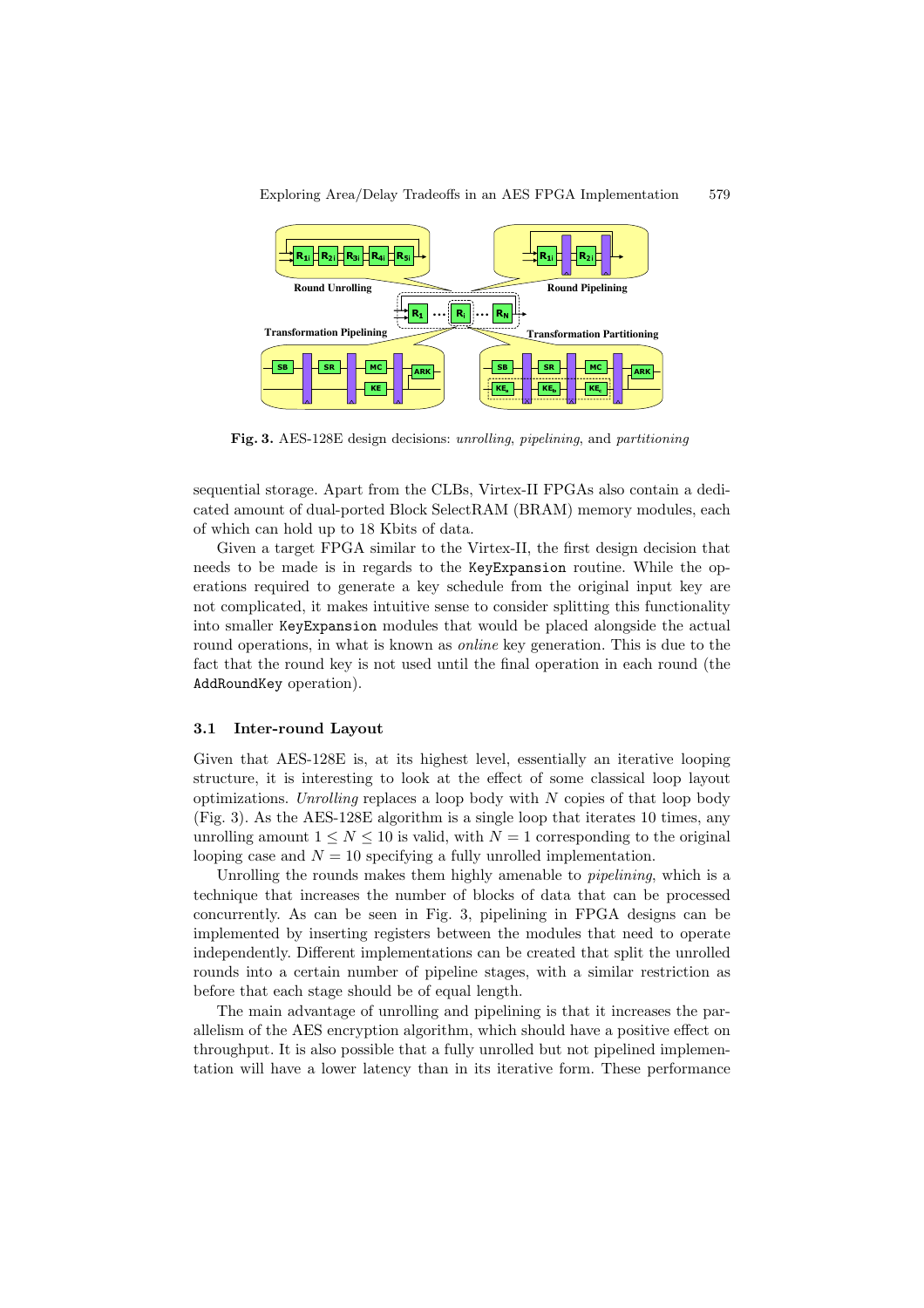advantages do not come without a price, as unrolling will increase the required FPGA resources by approximately a factor of  $N$ ; registers used for pipelining will also consume CLBs.

### **3.2 Intra-round Layout**

The clock frequency that FPGAs can operate at is dependent on the critical logic path of the design. As such, the unrolling and pipelining of the rounds as discussed in the previous section will have little positive effect on the critical path when compared to an iterative round structure. In general, this maximum delay will be dependent on the individual transformations inside each round.

Fortunately, these sub-modules are also eligible for pipelining. Figure 3 shows an example of this *transformation pipelining*, where each of the AES transformations are represented by their initials (e.g. SB for SubBytes). This will reduce the critical path to that of the individual transformation with the greatest delay. We can improve upon this value even further by *partitioning* some of the transformations. Assuming that the KeyExpansion operation is performed online, it becomes a prime candidate for partitioning as it has the most slack between the time of its valid input and expected output. After that point it is likely that the maximum delay path will shift to another transformation, which can often also be partitioned. The level of partitioning can be tuned by initially creating highly-partitioned versions of the AES block transformations, and then connecting them with a variable number of pipeline registers.

When combined with round pipelining, transformation partitioning can lead to extremely large gains in throughput, with a relatively small increase in area due to the additional registers that would be needed. However, these heavily pipelined configurations will have extremely long latencies when compared to the base iterative version of AES-128E.

### **3.3 Technology Mapping**

While the majority of the computations needed for the round transformations can be directly mapped to CLBs using the proper synthesis tools, the SubBytes operation, or more specifically the S-box tables found in SubBytes, can be implemented in one of several ways using Virtex-II technology:

- **–** *Block SelectRAM* the values in the lookup table for each S-box can be loaded onto these memories at configuration time. Since the memories are dual-ported, each RAM block can implement two separate S-boxes. Block SelectRAMs are dedicated resources on Virtex-II FPGAs, meaning that there is a hard upper limit on the number of them in any design.
- **–** *Distributed SelectRAM* distributed ROM primitives with the pre-loaded S-box values can also be synthesized directly using CLBs. These are often faster than the Block SelectRAMs, but will require additional glue logic.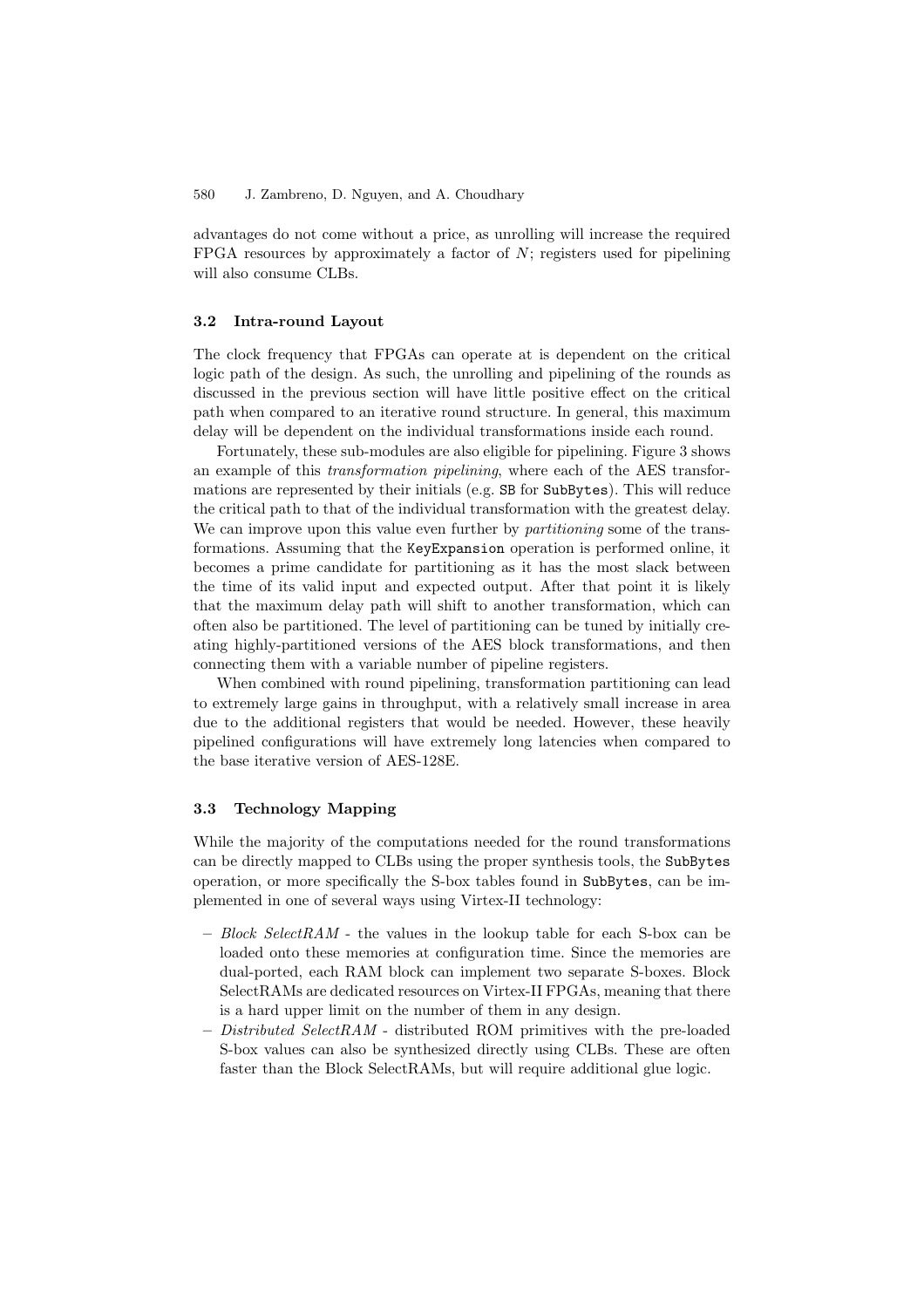**–** *Logic* - the lookup table code can be converted to a logical representation to be implemented on the CLBs. An advantage of this option is that it provides additional room for the synthesis tools to optimize for area and delay.

Because they are so numerous, the choice of lookup table technology can have a significant effect on the area/delay profile of the SubBytes operation and of AES-128E as a whole. Although less in number, these S-box operations are also needed in KeyExpansion, whether it is performed online or off.

### **4 Area and Performance Results**

### **4.1 Experimental Setup**

The AES-128E algorithm was implemented using a single VHDL core, with a configuration file to drive preset macros for controlling the round layouts and explicit synthesis directives to determine the mapping of S-boxes. For synthesis we used Synplify Pro 7.2.1 from Synplicity, which was configured to target a Xilinx XC2V4000 FPGA. The XC2V4000 is a medium-sized member of the Virtex-II device family, containing 5760 CLBs (equivalent to 23040 slices) and 120 Block SelectRAM modules. Xilinx ISE 5.2i was used for the place-and-route and timing analysis.

For each design we used these tools to measure the maximum possible clock rate  $(f_{clk})$ , the number of utilized slices  $(N_{slice})$ , and the number of Block SelectRAMs  $(N_{bram})$  From these base statistics we calculated the resultant maximum throughput using the following equation for a block cipher in non-feedback mode:

$$
Tput = \frac{128 \cdot f_{clk}}{blocks\_per\_cycle} , \qquad (1)
$$

where the number of blocks per cycle is 1 for a fully unrolled implementation, and greater than 1 for any design that re-uses the round structures to process a single input. Also, the latency required to encrypt a single block can be calculated as:

$$
Lat = \frac{10 \cdot stages\_per\_round}{f_{clk}} \,, \tag{2}
$$

where the number of clock cycles needed to process a single round is an average and may be a non-integer value. Finally, some idea about the efficiency of an implementation can be obtained by analyzing the following metric:

$$
Eff = \frac{Tput}{N_{slice}} \,, \tag{3}
$$

which is measured in throughput rate (bps) per utilized CLB slice.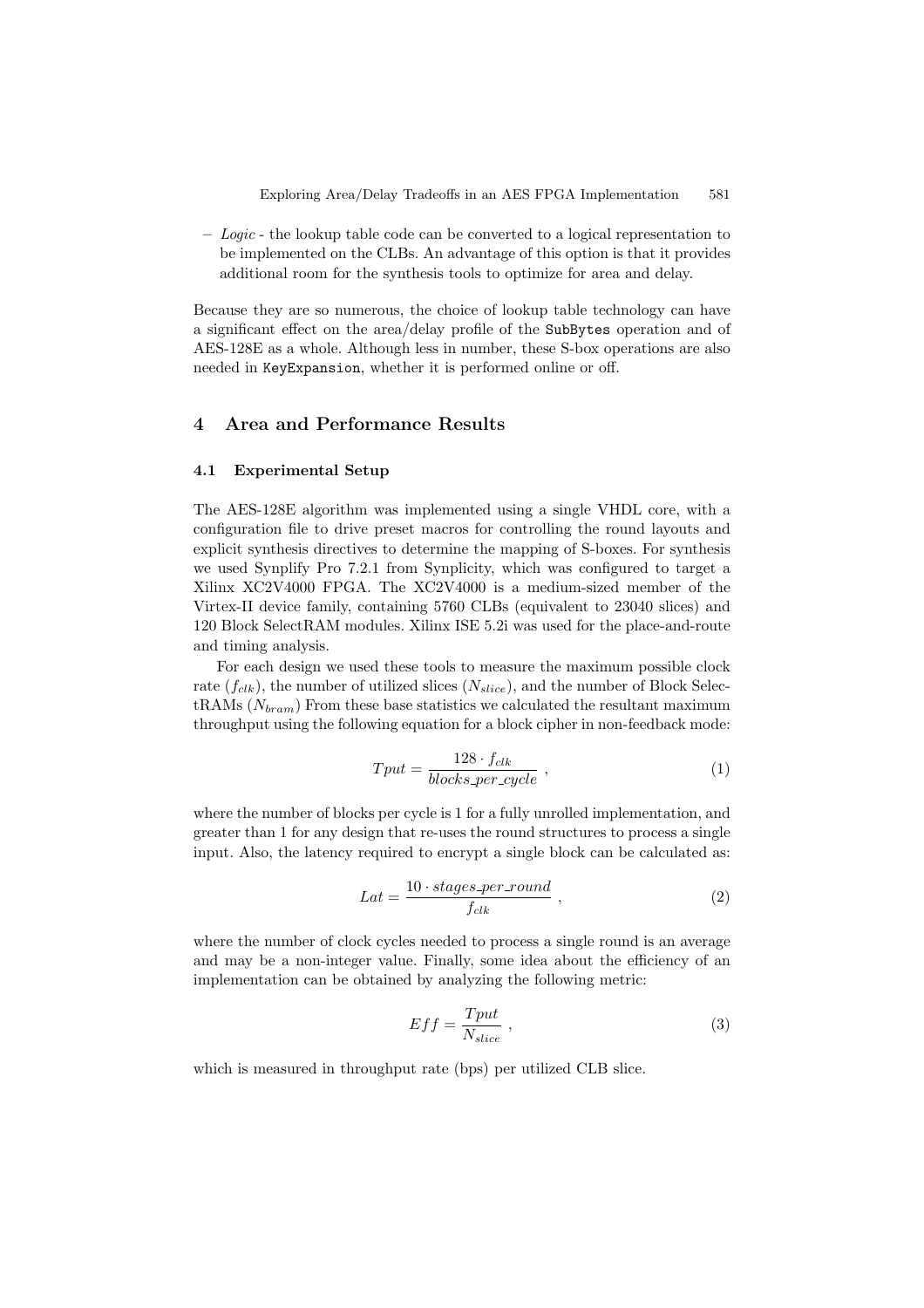| Design            | $f_{clk}$ (MHz) | $\mathcal{N}_{slice}$ | $\mathcal{N}_{bram}$ | $Tput$ (Gbps) | Lat $(ns)$ | $Eff\ (\frac{\text{Mbps}}{\text{slice}})$ |
|-------------------|-----------------|-----------------------|----------------------|---------------|------------|-------------------------------------------|
| UF1-PP0B          | 110.16          | 387                   | 10                   | 1.41          | 90.78      | 3.64                                      |
| UF1-PPOD          | 77.91           | 1780                  | $\overline{0}$       | 1.00          | 128.4      | 0.56                                      |
| UF1-PPOL          | 59.00           | 2744                  | $\overline{0}$       | 0.76          | 169.5      | 0.28                                      |
| UF1-PP3D          | 178.09          | 1940                  | $\overline{0}$       | 2.28          | 168.5      | 1.18                                      |
| UF1-PP3L          | 147.75          | 2909                  | $\overline{0}$       | 1.89          | 203.0      | 0.65                                      |
| UF2-PP1B          | 118.57          | 753                   | 20                   | 3.04          | 84.34      | 4.04                                      |
| UF2-PP2B          | 150.02          | 1011                  | 20                   | 3.84          | 133.3      | 3.80                                      |
| UF2-PP2D          | 119.96          | 3445                  | $\theta$             | 3.07          | 166.7      | 0.89                                      |
| UF2-PP3B          | 173.37          | 1254                  | 20                   | 4.44          | 173.0      | 3.54                                      |
| UF2-PP3L          | 118.30          | 5570                  | $\theta$             | 3.03          | 253.6      | 0.54                                      |
| UF5-PP0B          | 72.438          | 1532                  | 50                   | 4.64          | 27.61      | 3.03                                      |
| UF5-PP1D          | 68.521          | 7995                  | $\theta$             | 4.39          | 145.9      | 0.55                                      |
| UF5-PP2B          | 169.92          | 2206                  | 50                   | 10.88         | 117.7      | 4.93                                      |
| UF5-PP2L          | 76.26           | 11974                 | $\Omega$             | 4.88          | 262.3      | 0.41                                      |
| UF5-PP3B          | 173.73          | 2810                  | 50                   | 11.12         | 172.7      | 3.96                                      |
| $ $ UF10-PP1B $ $ | 95.129          | 2518                  | 100                  | 12.18         | 105.1      | 4.84                                      |
| UF10-PP1D         | 50.239          | 15365                 | $\Omega$             | 6.43          | 199.0      | 0.418                                     |
| UF10-PP2B         | 179.147         | 3766                  | 100                  | 22.93         | 111.6      | 6.09                                      |
| UF10-PP3B         | 183.58          | 4901                  | 100                  | 23.50         | 163.4      | 4.79                                      |
| UF10-PP3D         | 184.16          | 16938                 | $\boldsymbol{0}$     | 23.57         | 162.9      | 1.39                                      |

**Table 1.** AES-128E implementation results for a Xilinx XC2V4000 FPGA

#### **4.2 Results**

A selection of our experimental results can be found in Table 1. Each design is labeled UFX-PPYZ, where X corresponds to the round unrolling factor  $X \in$  $\{1, 2, 5, 10\}$ . The Y value specifies the amount of transformation partitioning and pipelining; for  $Y = 0$  the design has no pipelining, for  $Y = 1$  each unrolled round is pipelined, for  $Y = 2$  each round is split into two stages, and for  $Y = 3$  each round is split into three stages, with transformations being partitioned across those stages. The Z value specifies the S-box technology mapping in the design, where for  $Z = [B]$  Block SelectRAM is chosen, for  $Z = [D]$  distributed ROM primitives are chosen, and for  $Z = [L]$  logic gates are instantiated. For sake of brevity, unexceptional results from the set of possible designs were pruned when forming Table 1.

From these results several trends can be observed. As was expected, unrolling increased the number of slices by a significant amount. See UF10-PP3D which uses over  $8.7\times$  the amount of slices of its iterative counterpart UF1-PP3D. The gain in throughput often out-paced this increased area consumption, leading to an improved area efficiency with the larger unrolling factor. Also, for many of the designs using the distributed SelectRAM resulted in slightly higher clock rates when compared to the dedicated Block SelectRAM. The advantage to using the Block SelectRAM for the S-boxes can be seen in both the area consumption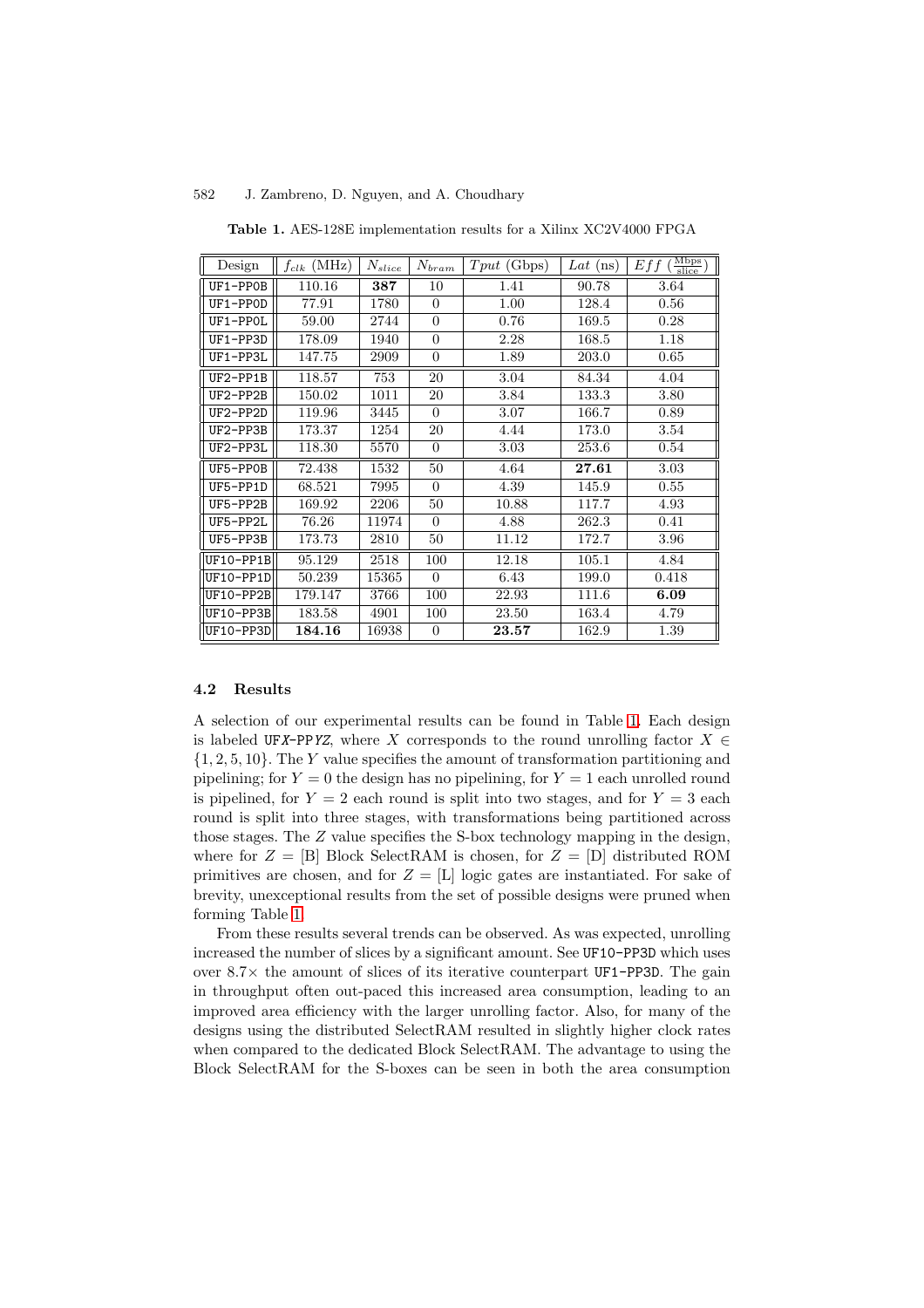and area efficiency – see the UF2-PP2B design which for the cost of 20 BRAMs saves 71% of the slices that UF2-PP2D requires. Since the performance of the two designs were fairly similar, this choice leads to a  $4.26\times$  increase in efficiency. It should also be noted that using logic gates to directly implement the S-box transformations was sub-optimal in all measured metrics when compared to using either SelectRAM type. Finally, aggressive transformation partitioning was quite effective in improving the clock rate and resultant throughput. This technique was successful even in the iterative case, illustrated by the UF1-PP3L design which obtained  $2.5\times$  the throughput of UF1-PP0L by partitioning the critical path.

The bolded values in Table 1 represent the designs which are optimal in terms of the selected area/performance characteristics. As was expected, the design that required the least amount of area (387 slices) was UF1-PP0B, an iterative implementation with no transformation partitioning that used Block SelectRAMs. Without using these SelectRAMs, the smallest design was UF1-PP0D, which required 1780 slices. Two of the most aggressively unrolled and pipelined designs (UF10-PP3B and UF10-PP3D) obtained clock rates of over 183 MHz, resulting in throughputs of over 23.5 Gbps. A design that demonstrates the usefulness of partial unrolling is UF5-PP0B, which has the lowest latency of all designs (27.61 ns). The UF10-PP2B design had the highest area efficiency (6.09 Mbps/slice).

### **4.3 Related Results**

It is difficult to make direct comparisons between FPGA implementations of any algorithm since the specific hardware target is often different. However, many recent AES implementations have provided maximum throughput numbers for Xilinx FPGAs that can be used as a measuring stick. For example, Helion Technology reports throughputs of over 16 Gbps [\[7\]](#page-9-0) for their high-performance commercial AES core. Also, several academic groups have reported high throughput values for designs that are similar to our most aggressively pipelined version. Järvinen et al. [\[6\]](#page-9-0) created a cipher that operated at 17.8 Gbps, while Saggese et al. [\[3\]](#page-9-0) reached just over 20 Gbps. Besides ours, the highest reported throughput for an AES implementation belongs to Hodjat and Verbauwhede [\[13\]](#page-10-0), who designed a 21.54 Gbps core. Our superior throughput numbers can be explained by the fact that our top-down design flow motivated the discovery of additional ways of partitioning transformations, and that doubly packing S-boxes into Block SelectRAMs allowed for a completely unrolled design to fit into a relatively small device.

As a comparison to non-FPGA technologies, a hand-optimized assembly implementation of AES encryption in feedback mode achieved 1.538 Gbps on a 3.2 MHz Pentium IV processor [\[14\]](#page-10-0). An ASIC version of the design from [\[13\]](#page-10-0) targeting  $0.18\mu m$  technology was able to achieve greater than 30 Gbps [\[15\]](#page-10-0). While this ASIC implementation is far superior to any published FPGA implementation in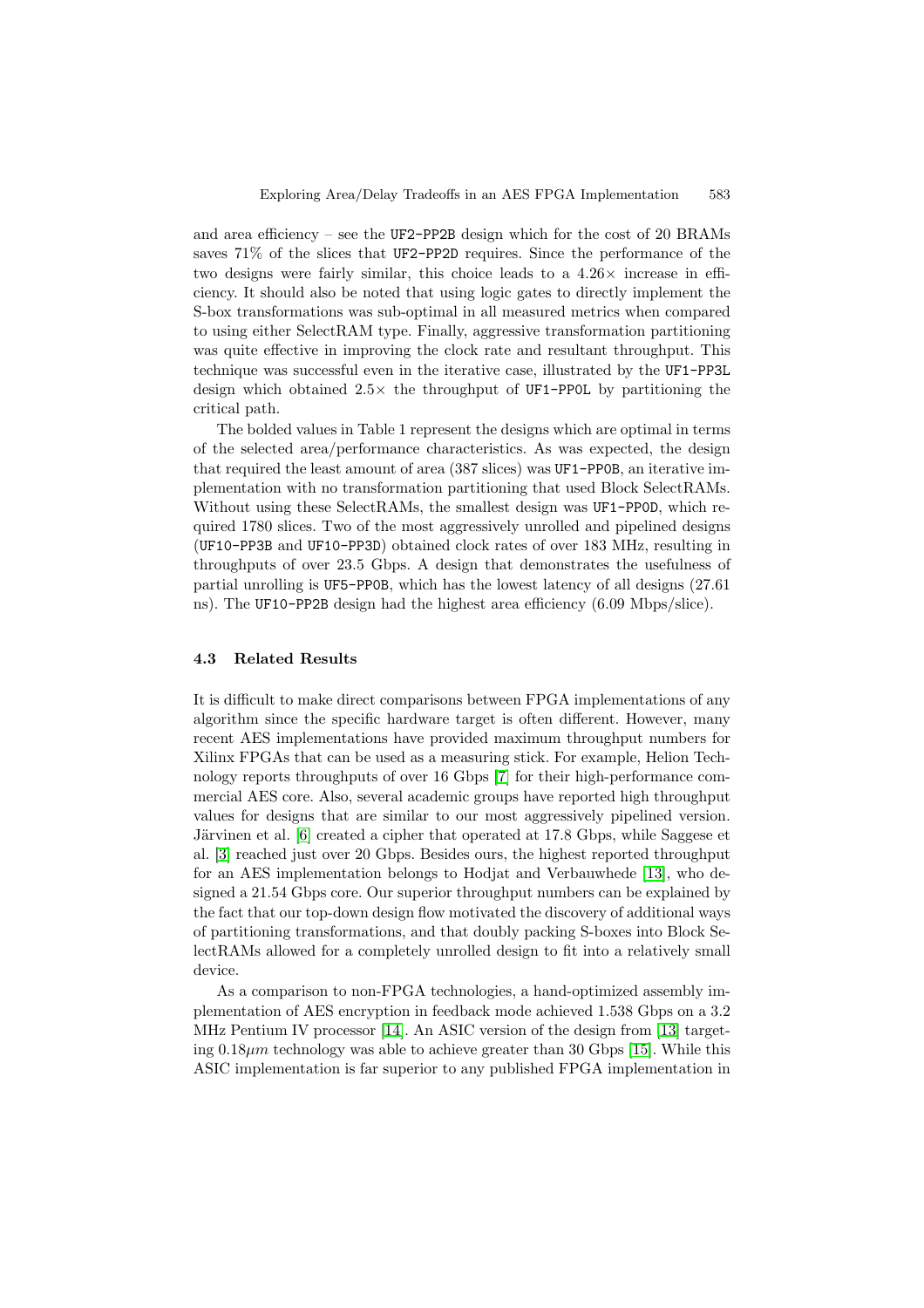<span id="page-9-0"></span>terms of throughput, this shortcoming is tolerable when considering the other advantages to FPGA technology as listed in Sect. 1.

# **5 Conclusions**

In this paper a top-down methodology for implementing cryptographic block ciphers on FPGAs was proposed and evaluated. For AES-128E it was shown that these design decisions can be managed in a fashion that allows for fine tuning some of the area and delay characteristics. This methodology has been used to discover implementations that are competitive with others in terms of area, latency, and area efficiency. For the future, it would be interesting to see what technology-specific features of other FPGA device families could be exploited to further optimize AES. This same design methodology should also be extended to other cryptographic algorithms. Finally, it would be useful to further investigate how partial reconfiguration can optimize a block cipher given some knowledge of the input key pattern.

# **References**

- 1. W. Stallings. Cryptography and Network Security, Prentice Hall, 2003.
- 2. A. Elbirt, W. Yip, B. Chetwynd, and C. Paar. An FPGA implementation and performance evaluation of the AES block cipher candidate algorithm finalists. In Proc. of the Third Advanced Encryption Standard (AES3) Candidate Conference, pages 13–27, 2000.
- 3. G. P. Saggese, A. Mazzeo, N. Mazzoca, and A. G. M. Strollo. An FPGA-based performance analysis of the unrolling, tiling, and pipelining of the AES algorithm. In Proc. of the  $13^{th}$  Int'l Conference on Field-Programmable Logic and its Applications (FPL), pages 292–302, 2003.
- 4. J-P. Kaps and C. Paar. Fast DES implementation for FPGAs and its application to a universal key-search machine. In Proc. of the  $5<sup>th</sup>$  Annual Workshop on Selected Areas in Cryptography (SAC), pages 234–247, 1998.
- 5. I. Gonzalez, S. Lopez-Budeo, F. J. Gomez, and J. Martinez. Using partial reconfiguration in cryptographic applications: an implementation of the IDEA algorithm. In Proc. of the  $13^{th}$  Int'l Conference on Field-Programmable Logic and its Applications (FPL), pages 194–203, 2003.
- 6. K. U. Järvinen, M. T. Tommiska, and J. O. Skyttä. A fully pipelined memoryless 17.8 Gbps AES-128 encryptor. In Proc. of the Int'l Symposium on Field Programmable Gate Arrays (FPGA), pages 207–215, 2003.
- 7. Helion Technology, Inc. AES Xilinx FPGA core data sheet. available at http://www.heliontech.com, 2003.
- 8. T. Wollinger and C. Paar. How secure are FPGAs in cryptographic applications? In Proc. of the  $13^{th}$  Int'l Conference on Field-Programmable Logic and its Applications (FPL), pages 91–100, 2003.
- 9. A. Dandalis, V. Prasanna, and J. Rolim. An adaptive cryptographic engine for IPSec architectures. In Proc. of the IEEE Symposium on Field-Programmable Custom Computing Machines (FCCM), pages 132–144, 2000.